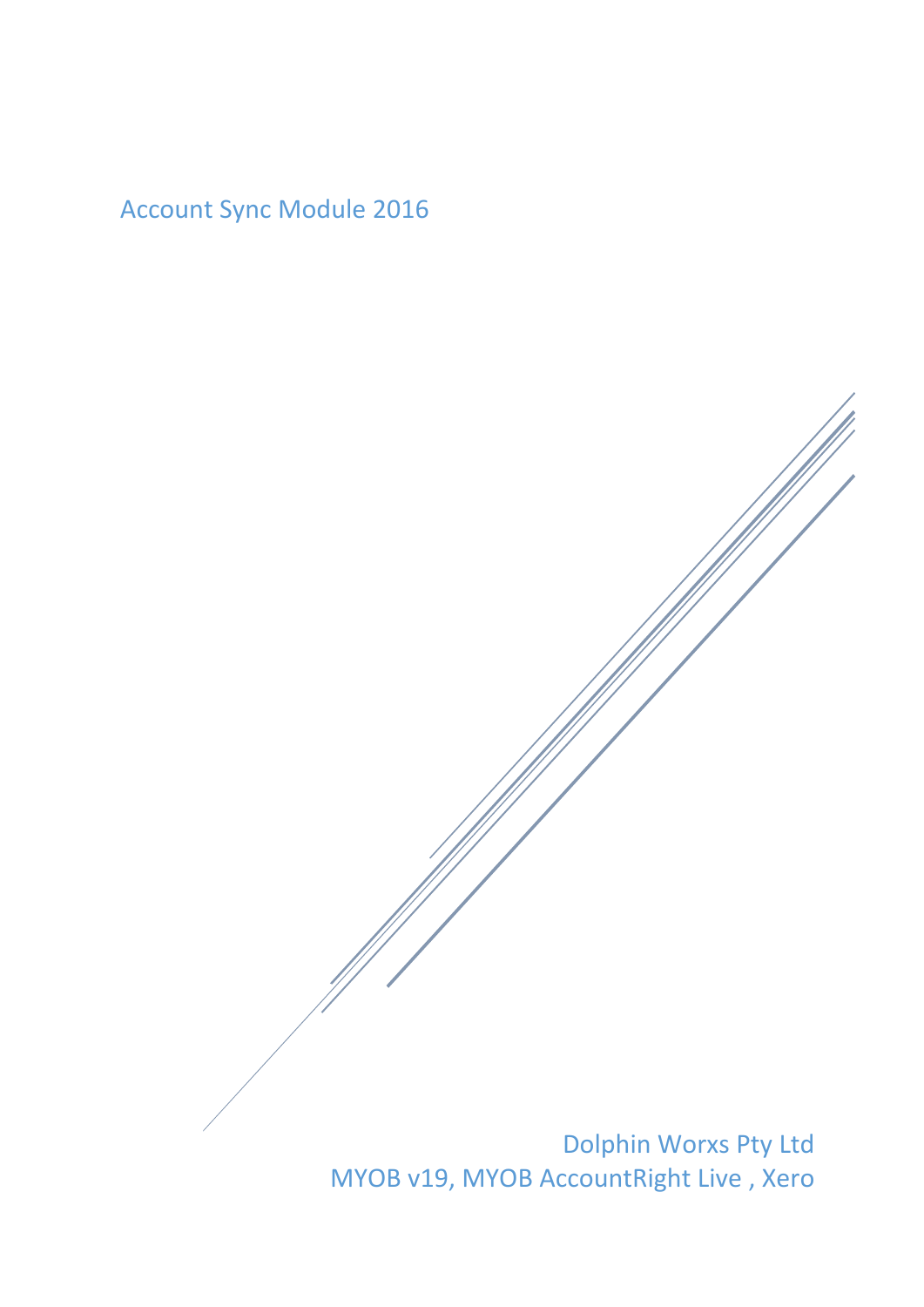# Contents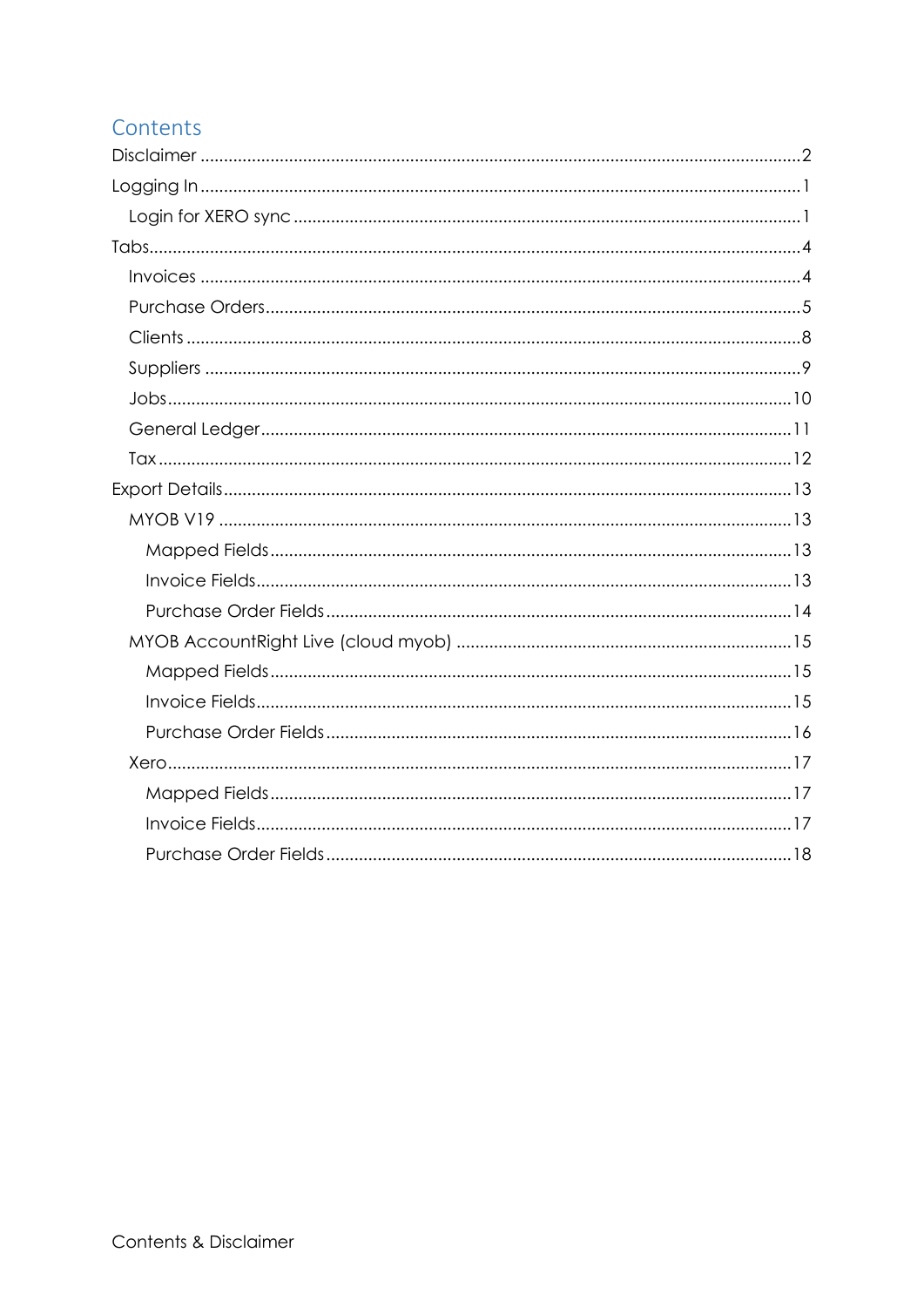# <span id="page-2-0"></span>**Disclaimer**

DolphinWorxs makes no representations or warranty of any kind with regard to the software or this document, including, but not limited to, the implied warranties of merchantability or fitness for a particular purpose.

DolphinWorxs shall not be liable for any perceived or real errors contained in the program or this document or for incidental consequential damage in connection with the furnishing, performance, or use of the program or this document.

Title to all Dolphin Software remains with the manufacturer (DolphinWorxs) and is licensed to the user to use with specific hardware.

The manufacturer will provide corrective measures, which are limited, at manufacturer's option, to modification of the Software, or recommendation of a viable alternative application that will enable the user to work around any perceived failure in the software.

In no event shall manufacturer be liable for lost profits or any incidental or consequential damage caused by any perceived or real failure, regardless of whether manufacturer is advised of the possibility of damage.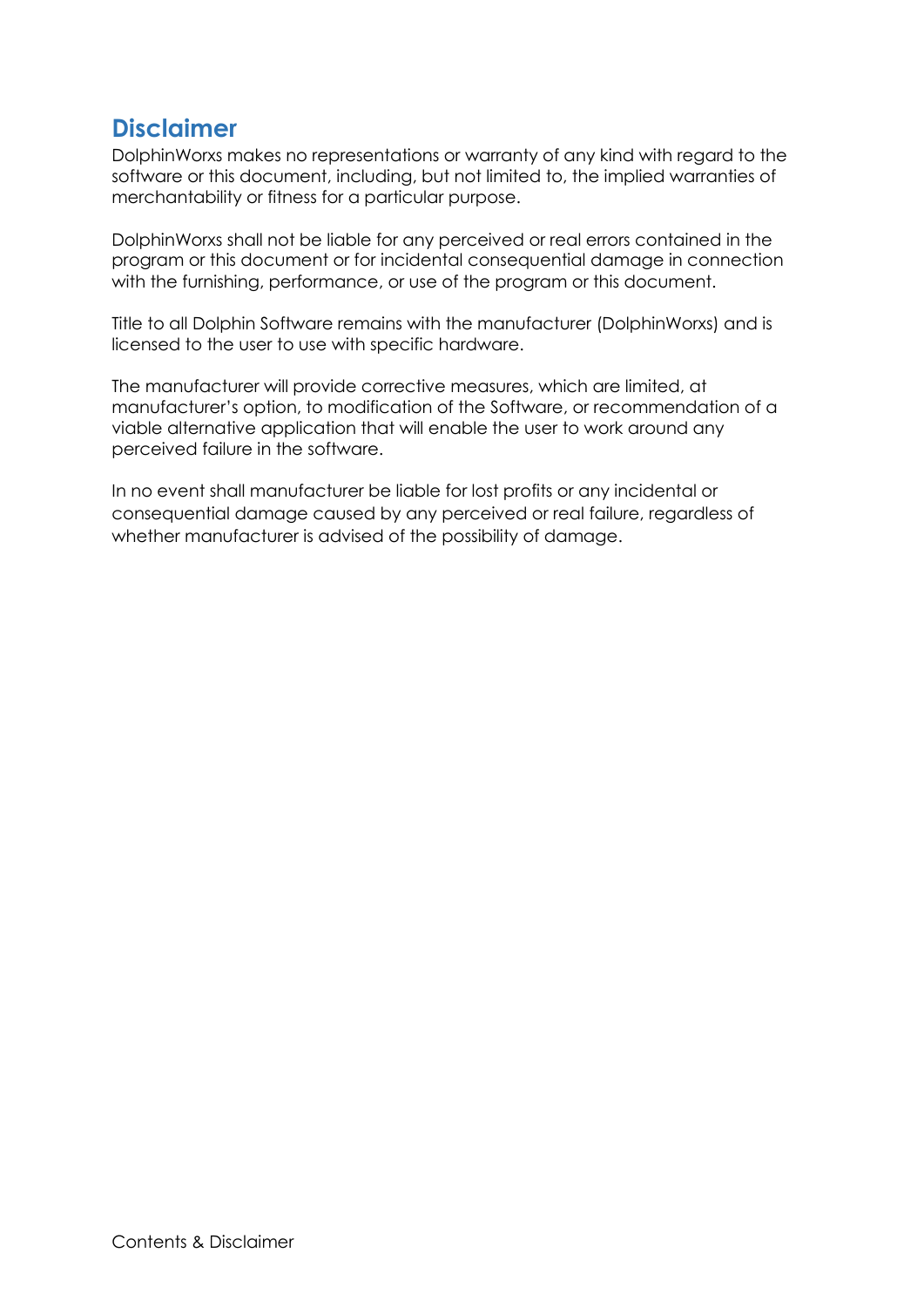

# <span id="page-3-0"></span>**Logging In**

Click on the Account Sync shortcut on your desktop:



The login screen is almost identical to the Dolphin Login Screen, and you will use your Dolphin Login and password to access the Account Sync app.

| Dolphin IV Sync                   |                                                |  |
|-----------------------------------|------------------------------------------------|--|
|                                   | <b>UserName</b><br>John                        |  |
|                                   | Password<br>٠                                  |  |
|                                   | I've read and agree to the tems and conditions |  |
|                                   | don't agree to the terms and conditions        |  |
| <b>dolphin</b> worxs <sup>®</sup> | Read the terms and conditions<br>Preferences   |  |
|                                   |                                                |  |

#### <span id="page-3-1"></span>**LOGIN FOR XERO SYNC**

This section is for Xero only, for MYOB 19 and MYOB Account Right, you only need to login as per the above screenshot.

If you are set up to sync to Xero, you will be prompted automatically to login and authorise the Dolphin Account Sync from your Xero Account.

The steps are as follows

A login screen will open in your default browser on the Xero Website :

Login with your Xero credentials

|                                                                                 | xero                        |
|---------------------------------------------------------------------------------|-----------------------------|
| <b>Welcome to Xero</b>                                                          |                             |
| To authorise the application Dolphin4Xero,<br>simply login to your Xero account |                             |
| $\overline{2}$                                                                  | Let's do beautiful business |
| Login                                                                           |                             |
| Forgot your password?                                                           |                             |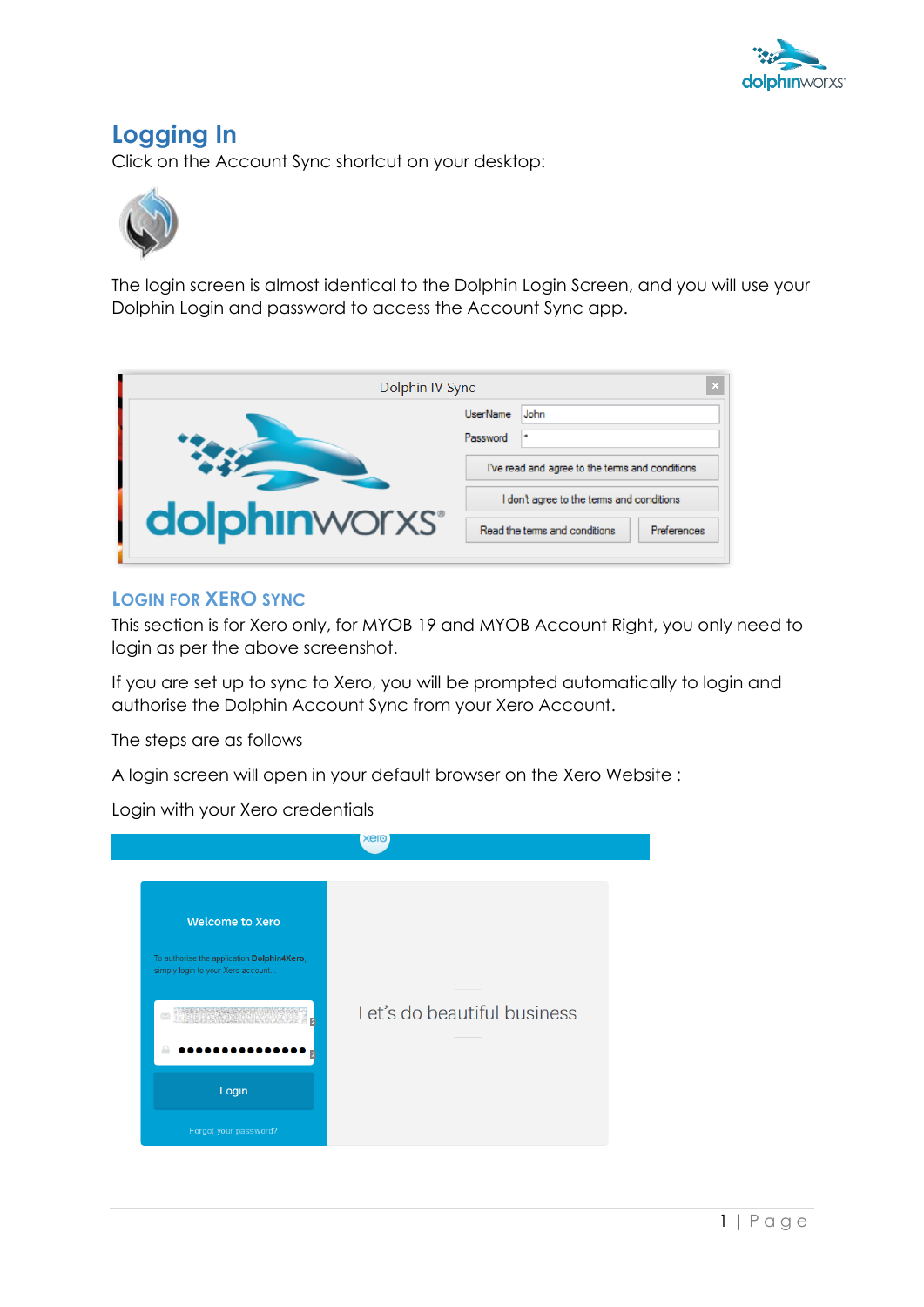

Confirm (or change your selection) for the company file in Xero that you wish to Sync with, and then click on the Authorise Button :

| Dolphin4Xero (http://www.dolphinworxs.com/)<br>is requesting access to your Xero data. | This application will have the same permissions as the user that has<br>authorised access.                                                                                                  |
|----------------------------------------------------------------------------------------|---------------------------------------------------------------------------------------------------------------------------------------------------------------------------------------------|
| Please select which organisation Dolphin4Xero can access:                              | This application will have access for 30 minutes from the time you authorise it.                                                                                                            |
|                                                                                        | Once this application has been authorised, you can disconnect the application<br>from accessing your Xero organisation from within the General Settings ><br>Add-ons settings page in Xero. |
| Authorise<br>Cancel                                                                    |                                                                                                                                                                                             |

You will be given a code , copy this code or write it down

| <b>Authorise Application</b>                                                                                                      |                                                                                                                                                                                             |
|-----------------------------------------------------------------------------------------------------------------------------------|---------------------------------------------------------------------------------------------------------------------------------------------------------------------------------------------|
| Dolphin4Xero is now enabled.<br>To complete the authorisation go back to Dolphin4Xero and enter the following<br>code:<br>6193236 | This application will have the same permissions as the user that has<br>authorised access.<br>This application will have access for 30 minutes from the time you authorise it.              |
| ↳                                                                                                                                 | Once this application has been authorised, you can disconnect the application<br>from accessing your Xero organisation from within the General Settings ><br>Add-ons settings page in Xero. |

Go back to the Dolphin Login screen which will now look like this :

|                        | Xero | ×      |
|------------------------|------|--------|
| Xero Authorisation Key |      | OK     |
|                        | ↳    | Cancel |
|                        |      |        |

Enter the code, or paste it in (taking care to make sure that you haven't accidentally copied in extra spaces at the start or end of the number). Click on OK

|                        | Xero | K            |
|------------------------|------|--------------|
| Xero Authorisation Key |      | OK<br>Cancel |
| 6193236                |      |              |

The screen will close , and after a couple of seconds ( while Xero validates the code and allows us access) the Account Sync program will open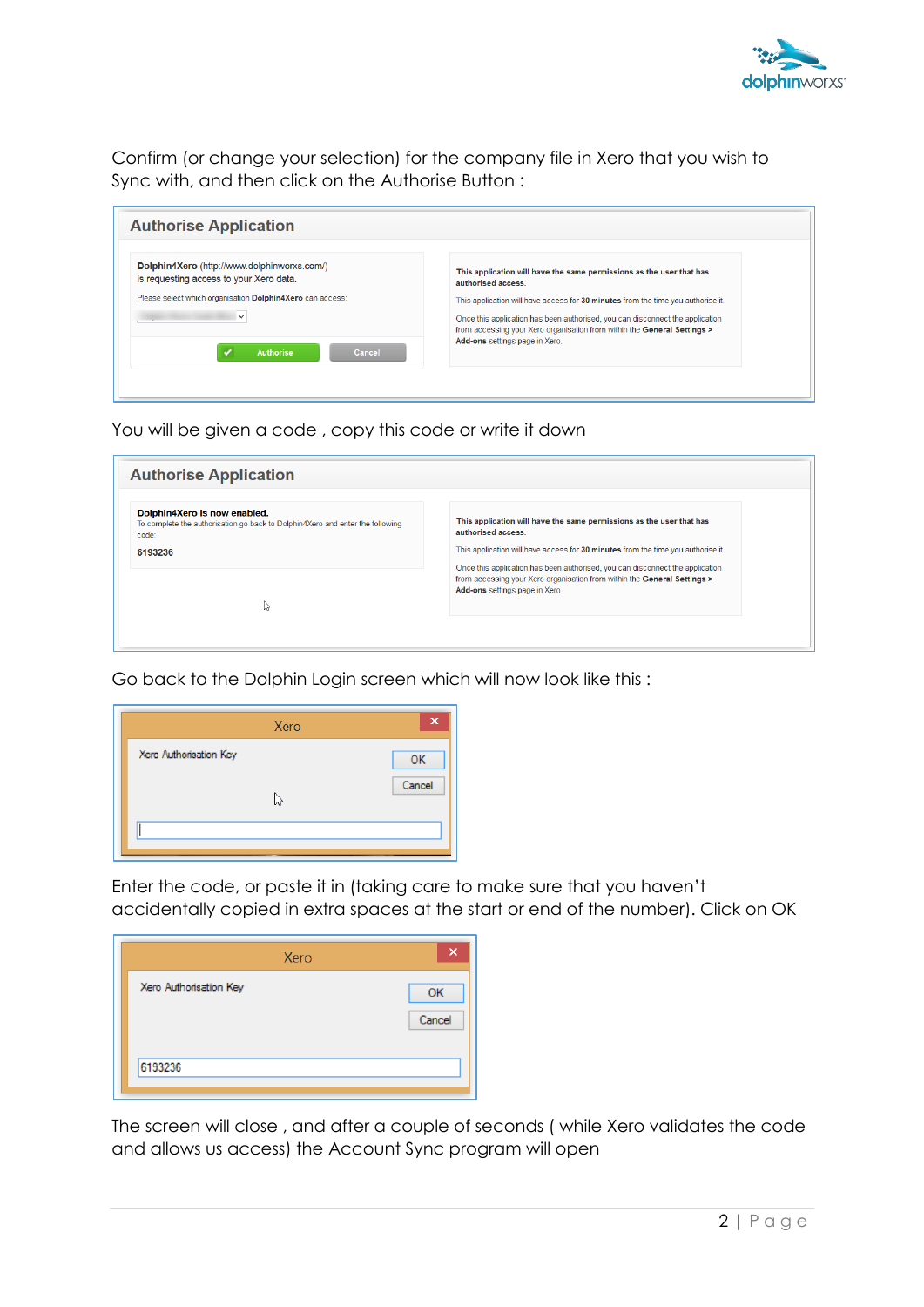

| 疅 |                                                   |                                                                        |                                    | <b>Account Sync</b>   |                  |                  | $\Box$<br>$\boldsymbol{\mathsf{x}}$<br>÷. |
|---|---------------------------------------------------|------------------------------------------------------------------------|------------------------------------|-----------------------|------------------|------------------|-------------------------------------------|
|   | Refresh Help<br>File                              |                                                                        |                                    |                       |                  |                  |                                           |
|   | Purchase Order<br>Invoices                        | Clients                                                                | Jobs<br>Supplier                   | General Ledger<br>Tax |                  |                  |                                           |
|   | From<br>1/05/2016                                 | To<br>7/06/2016<br><b>+</b>                                            | Filter<br>$\overline{\phantom{a}}$ | Export                | Validate         | Print            |                                           |
|   |                                                   |                                                                        |                                    |                       |                  |                  |                                           |
|   | Drag a column header here to group by that column |                                                                        |                                    |                       |                  |                  |                                           |
|   | Number                                            | Client                                                                 | Date                               | <b>Total Due</b>      | Printed          | Exported<br>φ    | Last Message                              |
| Ÿ |                                                   |                                                                        |                                    |                       | $\square$        | $\square$        |                                           |
| r |                                                   | 500005 Suburban Transpo 3/06/2016<br>500004 Suburban Transpo 3/06/2016 |                                    | \$0.00<br>\$0.00      | $\Box$<br>$\Box$ | $\Box$<br>$\Box$ |                                           |
|   |                                                   |                                                                        |                                    |                       |                  |                  |                                           |
|   |                                                   |                                                                        |                                    | $\mathbb{P}$          |                  |                  |                                           |
|   | $\overline{2}$                                    |                                                                        |                                    | \$0.00                |                  |                  |                                           |
|   | $\mathbf x \nabla$ [Exported] = 'Unchecked'       |                                                                        |                                    |                       |                  |                  | <b>Edit Filter</b>                        |

You will have 30 minutes access to sync into your Xero account, after which you will need to re-authorise and obtain new code should you wish to continue working and syncing between Dolphin and Xero.

The 30 minute time limit is imposed by Xero for their public API.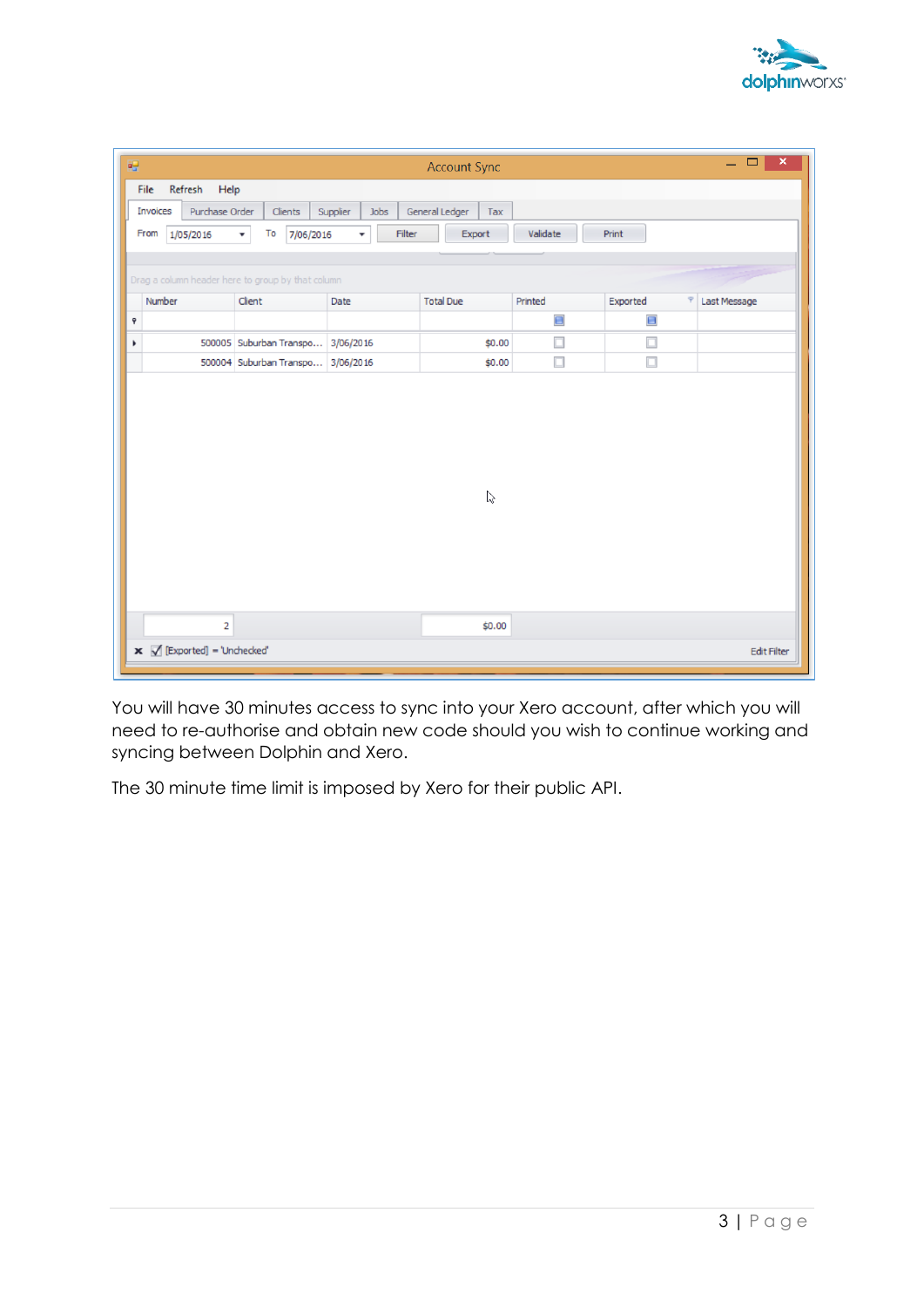

## <span id="page-6-0"></span>**Tabs**

#### There are 7 tabs

Invoices, Purchase Orders, Jobs, Clients, Suppliers, General Ledger, Tax

#### <span id="page-6-1"></span>**INVOICES**

The Invoices tab will show you all invoices from Dolphin

The default filter when you open the app is for the current calendar Month

(First of the month to the 31st)

All Invoices that are not yet exported (see screenshot below)

| 疆                                                     |                                             |                    | <b>Account Sync</b>   |          |               | $\Box$<br>$\pmb{\times}$<br>÷. |  |  |  |  |  |  |
|-------------------------------------------------------|---------------------------------------------|--------------------|-----------------------|----------|---------------|--------------------------------|--|--|--|--|--|--|
| Refresh<br>Help<br>File                               |                                             |                    |                       |          |               |                                |  |  |  |  |  |  |
| Purchase Order<br>Invoices                            | Clients                                     | Supplier<br>Jobs   | General Ledger<br>Tax |          |               |                                |  |  |  |  |  |  |
| From<br>1/05/2016                                     | To<br>7/06/2016<br>$\overline{\phantom{a}}$ | Filter<br><b>+</b> | Export                | Validate | Print         |                                |  |  |  |  |  |  |
|                                                       |                                             |                    |                       |          |               |                                |  |  |  |  |  |  |
| Drag a column header here to group by that column     |                                             |                    |                       |          |               |                                |  |  |  |  |  |  |
| Number                                                | Client                                      | Date               | <b>Total Due</b>      | Printed  | Exported<br>φ | Last Message                   |  |  |  |  |  |  |
| ę                                                     |                                             |                    |                       | $\Box$   | $\Box$        |                                |  |  |  |  |  |  |
| ١                                                     | 500005 Suburban Transpo 3/06/2016           |                    | \$0.00                | о        | $\Box$        |                                |  |  |  |  |  |  |
|                                                       | 500004 Suburban Transpo 3/06/2016           |                    | \$0.00                | $\Box$   | □             |                                |  |  |  |  |  |  |
|                                                       |                                             |                    | $\triangleright$      |          |               |                                |  |  |  |  |  |  |
| $\overline{2}$                                        |                                             |                    | \$0.00                |          |               |                                |  |  |  |  |  |  |
| $\mathbf x \times \mathbf A$ [Exported] = 'Unchecked' |                                             |                    |                       |          |               | <b>Edit Filter</b>             |  |  |  |  |  |  |

If you change the date range, you will need to click the **Filter** button so that the app can fetch the invoices for you to view on the screen.

Select the invoice that you want to export, to select Multiple invoices , hold down the shift or CTRL keys and click the Invoices that you wish to export.

Click on the **Export** Button.

If nothing is selected you will see an error (No Items Selected )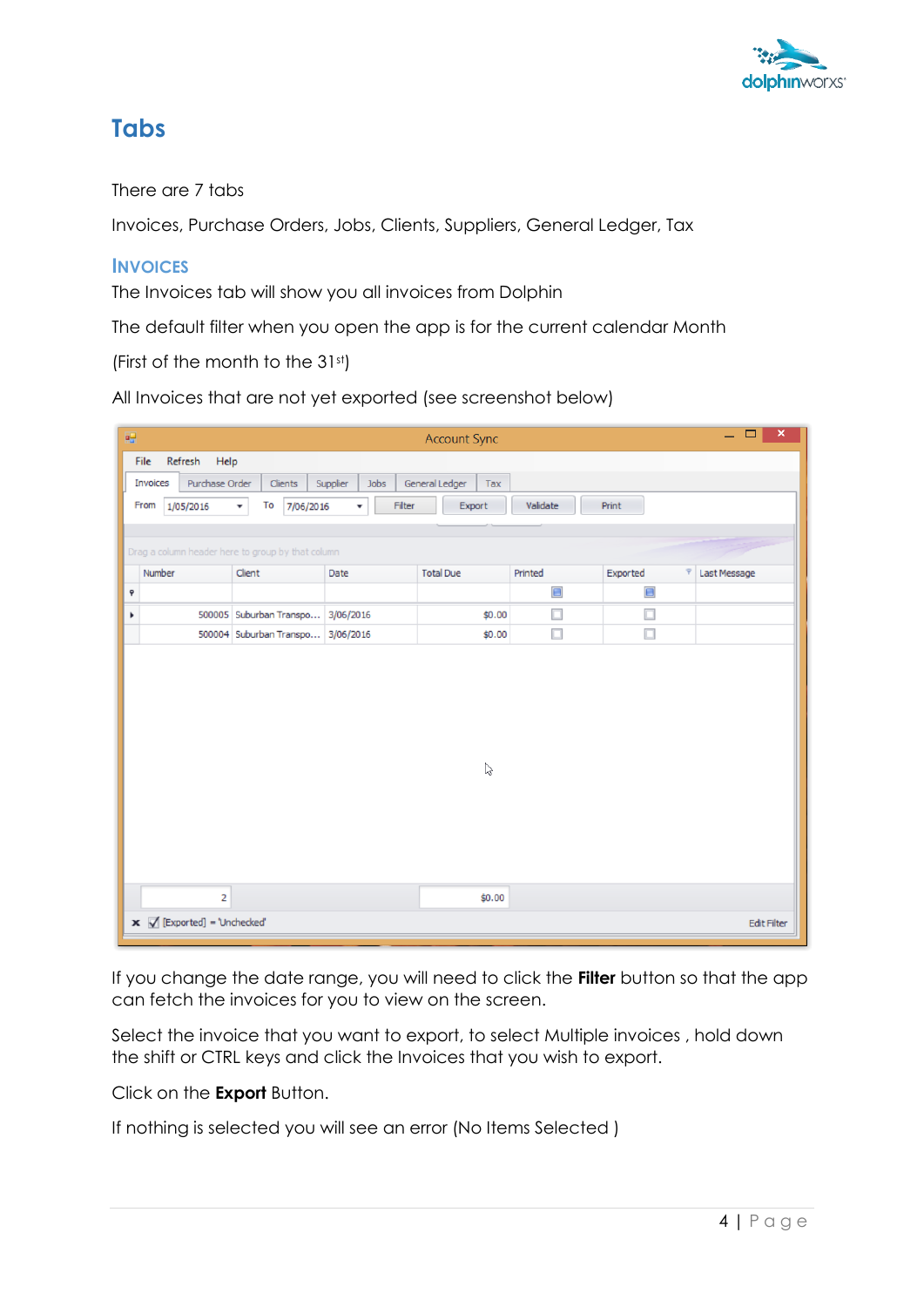



When the export is done , you will see a small confirmation screen which shows the number of Invoices and the total value exported into MYOB

| 1 successfully exported invoices : Total Value \$143.00 |
|---------------------------------------------------------|
|                                                         |

If any items failed to export a similar popup will show a summary of this and, the invoices will remain on the screen with the Last Message column will show the error message with the reason why the Invoice could not be exported.

The **Validate** Button can be used to check if the Account (Client) or the GL Account for the invoice are valid and exist in MYOB. The Last Message column will display a Valid or Invalid message as applicable for the Invoice.

The **Print** Button will open a preview screen showing all Invoices exported for the date range selected.

You can print this to hardcopy directly from the screen, or save to one of 8 different available formats.

| المستقات<br>$\mathbb{Z}$                                                                             |                        | Preview          |                                      |
|------------------------------------------------------------------------------------------------------|------------------------|------------------|--------------------------------------|
| Eile<br>View Background                                                                              |                        |                  |                                      |
| 8   B   B   B   B   B   D   B   Q   Q   100%   Q   K   K   D   N   B   Q   K   Q   B   B   D   B   D |                        |                  |                                      |
|                                                                                                      |                        | $\sqrt{PDFFile}$ |                                      |
|                                                                                                      |                        | <b>HTML File</b> |                                      |
|                                                                                                      |                        | <b>MHT File</b>  |                                      |
|                                                                                                      |                        | <b>RTF File</b>  |                                      |
|                                                                                                      |                        | <b>XLS File</b>  |                                      |
|                                                                                                      | <b>Invoices from 1</b> | <b>XLSX File</b> | 1/31/2015                            |
|                                                                                                      |                        | <b>CSV File</b>  |                                      |
|                                                                                                      | Client<br>Number       | <b>Text File</b> | Exported<br>Printed  <br>LastMessage |

#### <span id="page-7-0"></span>**PURCHASE ORDERS**

The Purchase Orders (PO's) tab will show you all purchases from Dolphin

The default filter when you open the app is for the current calendar Month

(First of the month to the 31st)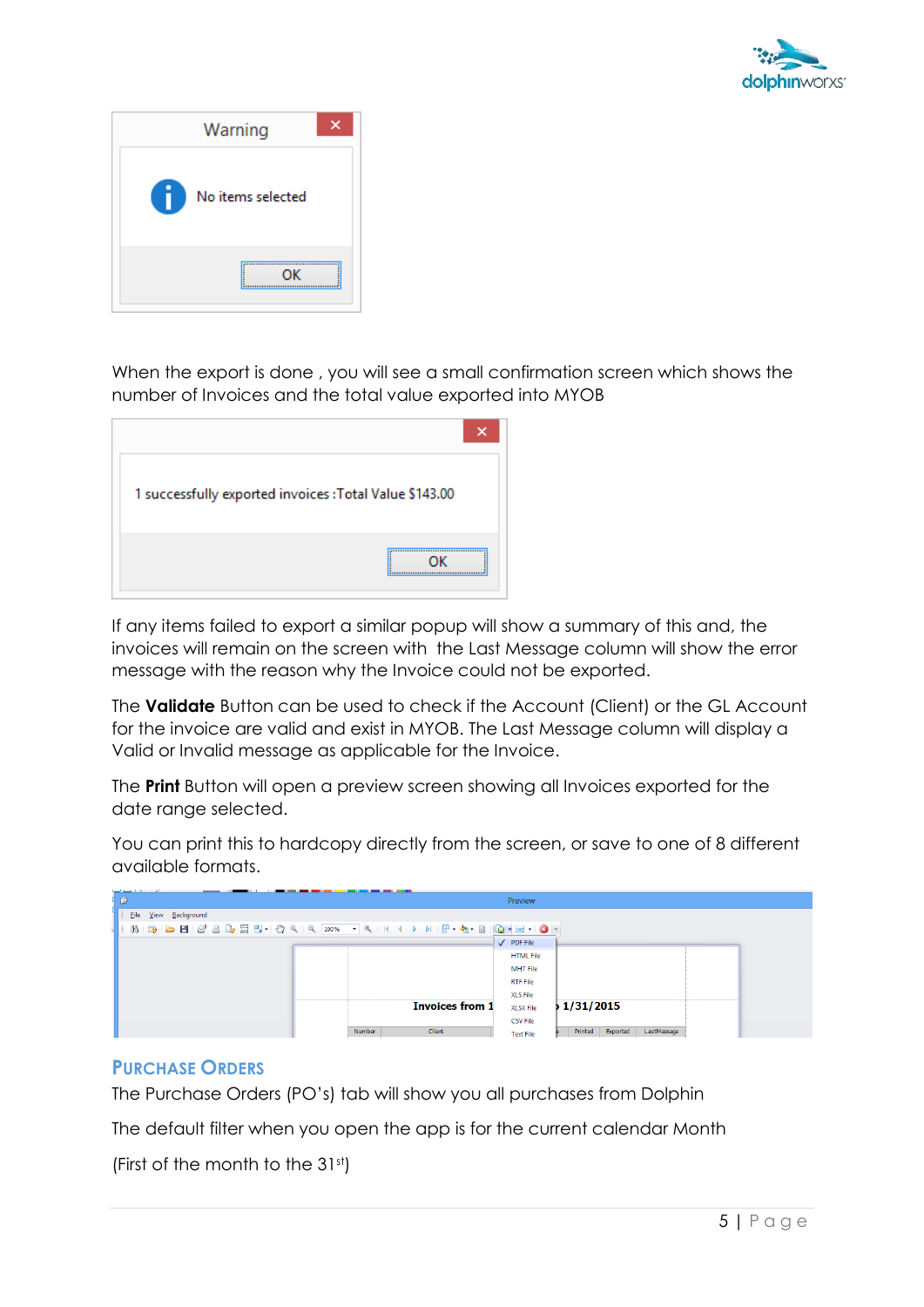

| 疆 |          |                                                       |                          |    |         |           |           |      |        |                          | <b>Account Sync</b> |        |          |        |          |        |   | ÷.           | $\pmb{\times}$<br>□ |
|---|----------|-------------------------------------------------------|--------------------------|----|---------|-----------|-----------|------|--------|--------------------------|---------------------|--------|----------|--------|----------|--------|---|--------------|---------------------|
|   | File     | Refresh<br>Help                                       |                          |    |         |           |           |      |        |                          |                     |        |          |        |          |        |   |              |                     |
|   | Invoices | Purchase Order                                        |                          |    | Clients | Supplier  |           | Jobs |        | General Ledger           |                     | Tax    |          |        |          |        |   |              |                     |
|   | From     | 1/05/2016                                             | $\overline{\phantom{a}}$ | To |         | 7/06/2016 | <b>T</b>  |      | Filter |                          | Export              |        | Validate |        | Print    |        |   |              |                     |
|   |          | Enter text to search                                  |                          |    |         |           |           |      |        | $\overline{\phantom{a}}$ | Find                |        | Clear    |        |          |        |   |              |                     |
|   |          | Drag a column header here to group by that column     |                          |    |         |           |           |      |        |                          |                     |        |          |        |          |        |   |              |                     |
|   | Number   |                                                       | Supplier                 |    |         |           | Date      |      |        | <b>Total Due</b>         |                     |        | Printed  |        | Exported |        | φ | Last Message |                     |
| Ÿ |          |                                                       |                          |    |         |           |           |      |        |                          |                     |        |          | $\Box$ |          | $\Box$ |   |              |                     |
| r |          | 400007 Spicers Paper                                  |                          |    |         |           | 3/06/2016 |      |        |                          |                     | \$4.39 |          | □      |          | □      |   |              |                     |
|   |          |                                                       |                          |    |         |           |           |      |        |                          |                     |        |          |        |          |        |   |              |                     |
|   |          | $\mathbf 1$                                           |                          |    |         |           |           |      |        |                          |                     | \$4.39 |          |        |          |        |   |              |                     |
|   |          | $\mathbf x \times \mathbf A$ [Exported] = 'Unchecked' |                          |    |         |           |           |      |        |                          |                     |        |          |        |          |        |   |              | <b>Edit Filter</b>  |

All PO's that are not yet exported (see screenshot below)

If you change the date range, you will need to click the **Filter** button so that the app can fetch the purchases for you to view on the screen.

Select the purchase order that you want to export, to select multiple purchases, hold down the shift or CTRL keys and click the records that you wish to export.

Click on the **Export** Button.

If nothing is selected you will see an error (No Items Selected)

| Warning                        |
|--------------------------------|
| <b>ty</b><br>No items selected |
|                                |

When the export is done, you will see a small confirmation screen which shows the number of documents and the total value exported into MYOB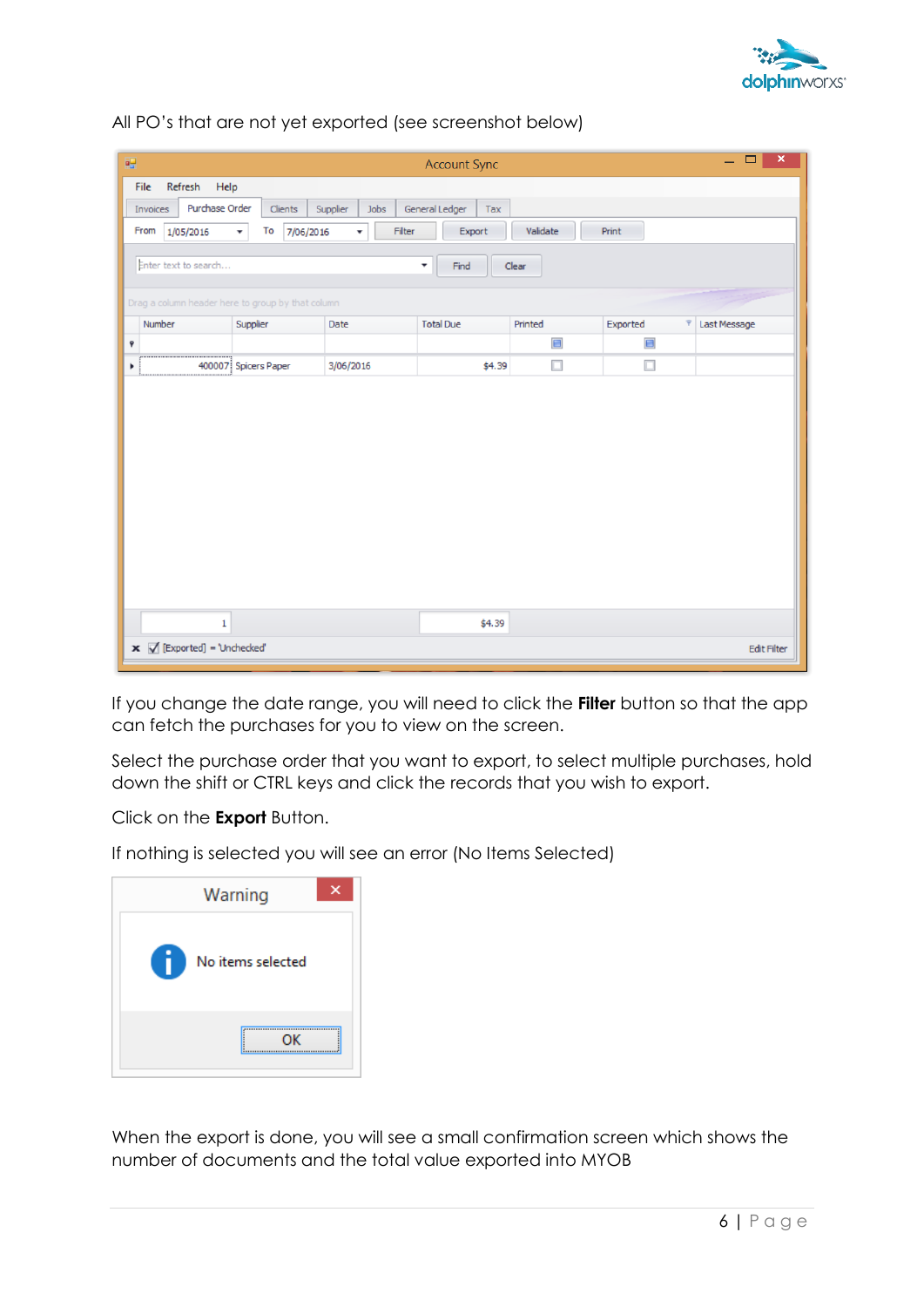

If any items failed to export, a similar popup screen will confirm the details and the documents will remain on the screen and the Last Message column will show the error message with the reason why the purchase order could not be exported.

| ×<br>Unsuccessful purchase orders                           |  |  |  |  |  |
|-------------------------------------------------------------|--|--|--|--|--|
| 1 Purchase Order/s were NOT EXPORTED, check error messages. |  |  |  |  |  |
|                                                             |  |  |  |  |  |

The **Validate** Button can be used to check if the Account (Client) or the GL Account for the invoice are valid and exist in MYOB. The Last Message column will display a Valid or Invalid message as applicable for the Invoice.

The **Print** Button will open a preview screen showing all Purchase Orders exported for the date range selected.

You can print this to hardcopy directly from the screen, or save to one of 8 different available formats in the same way as the Invoices Report.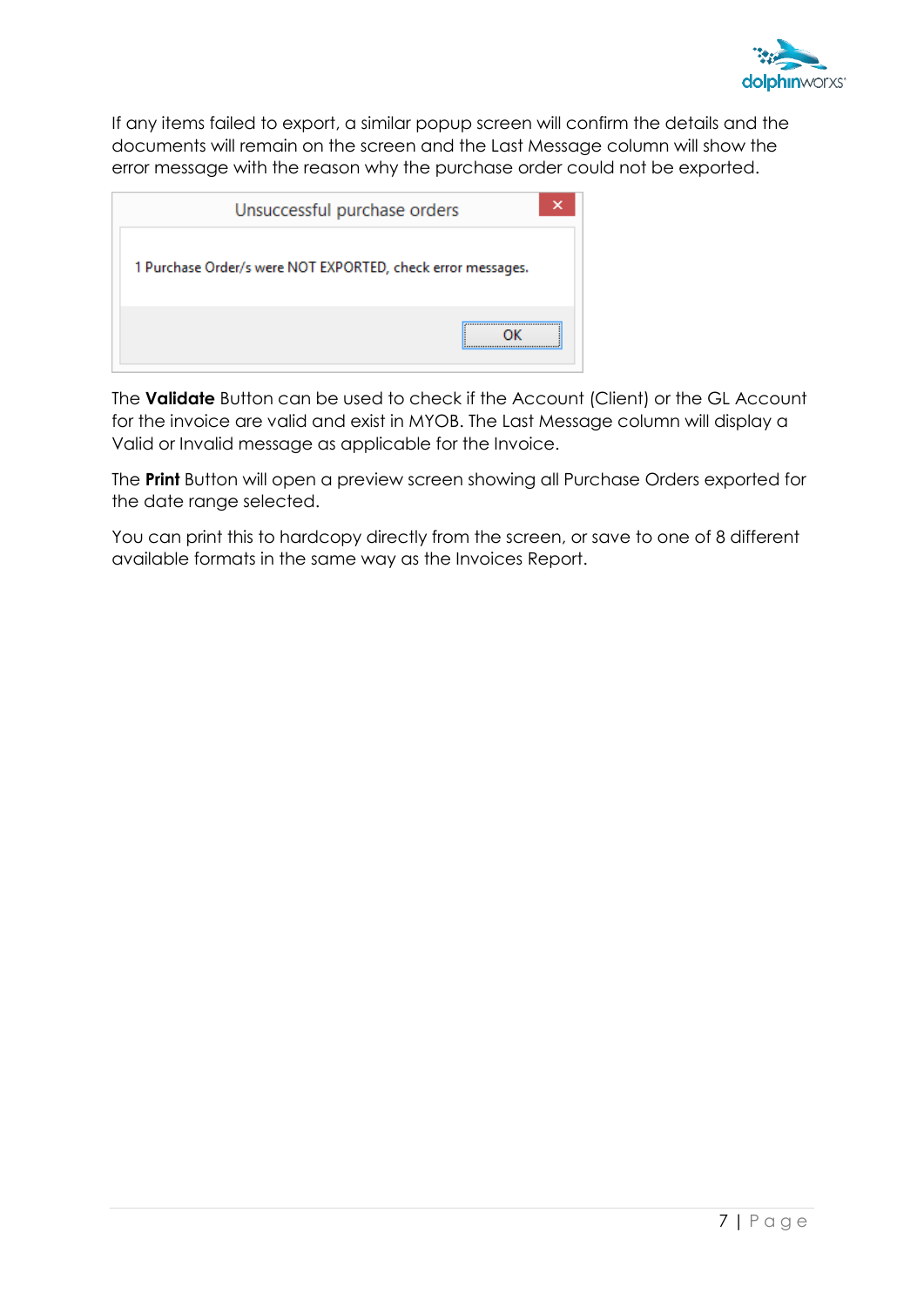

## <span id="page-10-0"></span>**CLIENTS**

The clients tab shows all clients in Dolphin with some key information such as their Account number, Telephone number and Exported status.

| You can use the Search box to find a specific client. |
|-------------------------------------------------------|
|-------------------------------------------------------|

|                                                                   | $ \Box$<br>$\boldsymbol{\times}$<br>疆<br><b>Account Sync</b> |                                                   |                                  |          |             |                       |     |          |              |            |              |
|-------------------------------------------------------------------|--------------------------------------------------------------|---------------------------------------------------|----------------------------------|----------|-------------|-----------------------|-----|----------|--------------|------------|--------------|
|                                                                   | File                                                         | Refresh Help                                      |                                  |          |             |                       |     |          |              |            |              |
|                                                                   | Invoices                                                     | Purchase Order                                    | Clients                          | Supplier | Jobs        | General Ledger        | Tax |          |              |            |              |
|                                                                   | Export                                                       | Validate                                          | $\sqrt{\frac{1}{2}}$ Manual Link |          |             |                       |     |          |              |            |              |
| Enter text to search<br>$\overline{\phantom{a}}$<br>Find<br>Clear |                                                              |                                                   |                                  |          |             |                       |     |          |              |            |              |
|                                                                   |                                                              | Drag a column header here to group by that column |                                  |          |             |                       |     |          |              |            |              |
|                                                                   | Client                                                       | $\overline{A}$ Account No                         | Tel                              |          | Registratio | TaxRegsita Account No |     | Exported | External Key | External N | Last Message |
| Ÿ                                                                 |                                                              |                                                   |                                  |          |             |                       |     | $\Box$   |              |            |              |
|                                                                   | Cash Sale                                                    |                                                   |                                  |          |             |                       |     | ◻        |              |            |              |
|                                                                   | Suburban T                                                   |                                                   | 8400 6226                        |          | 31007528412 |                       |     | $\Box$   |              |            |              |
|                                                                   | $\triangleright$ Template Q                                  |                                                   |                                  |          |             |                       |     | $\Box$   |              |            |              |
|                                                                   |                                                              |                                                   |                                  |          |             |                       |     |          |              |            |              |

Select the Client that you want to export, to select multiple client records, hold down the shift or CTRL keys and click the records that you wish to export.

Click on the **Export** Button.

If the client failed to export, the reason (error message) will be displayed in the Last Message Column.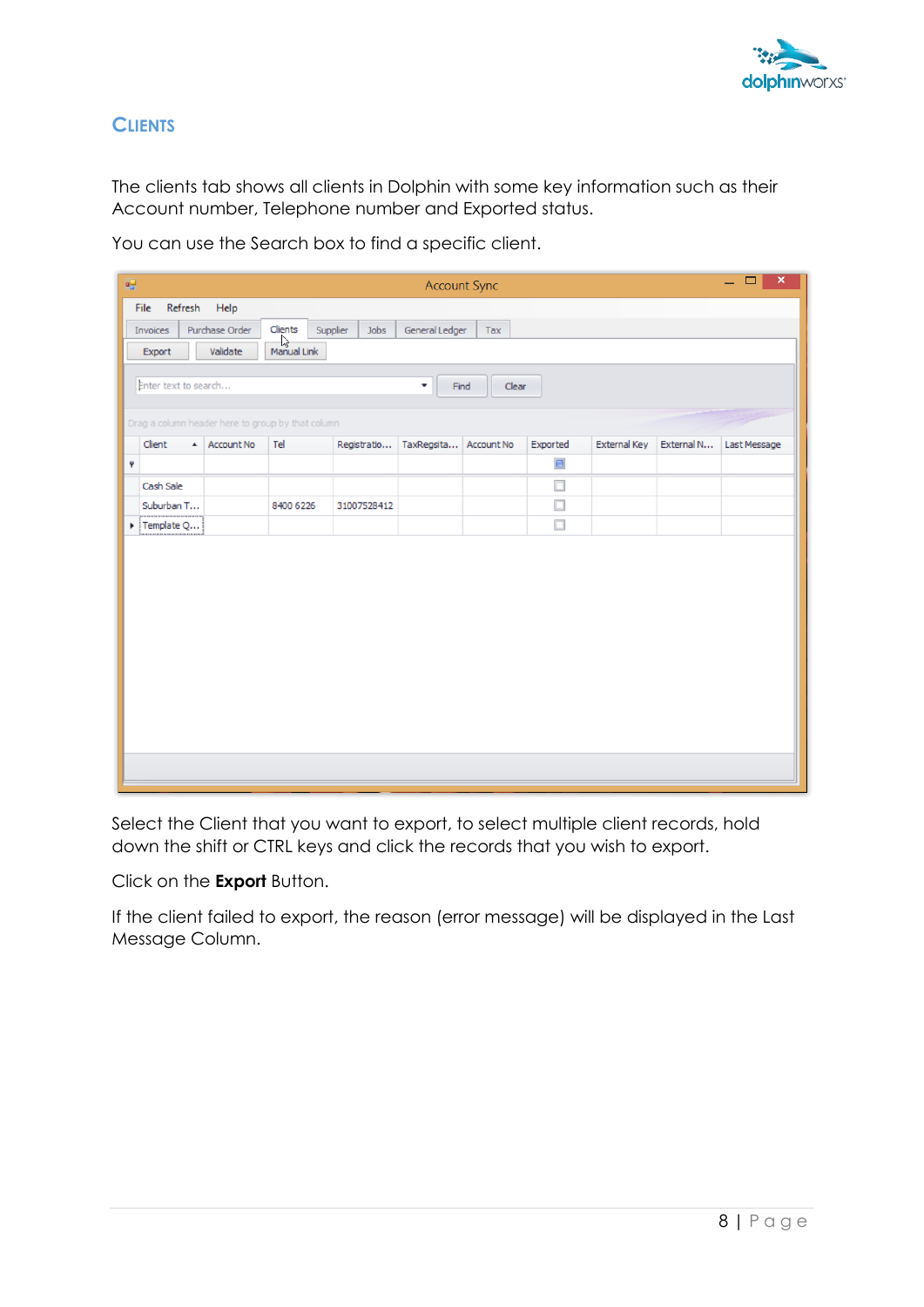

#### <span id="page-11-0"></span>**SUPPLIERS**

The suppliers tab shows all suppliers in Dolphin with some key information such as their Account number, Telephone number and Exported status.

| $\mathbf{x}$ .<br>$\Box$<br>Ξ.<br>阌<br><b>Account Sync</b>       |                                                                                           |            |                                                   |             |            |            |           |                     |            |              |
|------------------------------------------------------------------|-------------------------------------------------------------------------------------------|------------|---------------------------------------------------|-------------|------------|------------|-----------|---------------------|------------|--------------|
| Refresh<br>Help<br>File                                          |                                                                                           |            |                                                   |             |            |            |           |                     |            |              |
|                                                                  | <b>Supplier</b><br>Purchase Order<br>General Ledger<br>Clients<br>Jobs<br>Invoices<br>Tax |            |                                                   |             |            |            |           |                     |            |              |
|                                                                  | Validate<br>Export<br>Manual link                                                         |            |                                                   |             |            |            |           |                     |            |              |
| Enter text to search<br>$\overline{\mathbf{v}}$<br>Find<br>Clear |                                                                                           |            |                                                   |             |            |            |           |                     |            |              |
|                                                                  |                                                                                           |            | Drag a column header here to group by that column |             |            |            |           |                     |            |              |
|                                                                  | Client<br>$\blacktriangle$                                                                | Account No | Tel                                               | Registratio | TaxRegsita | Account No | Exported  | <b>External Key</b> | External N | Last Message |
| Ÿ                                                                |                                                                                           |            |                                                   |             |            |            | $\Box$    |                     |            |              |
|                                                                  | $\triangleright$ BJ Ball                                                                  |            | 08 8425 1000                                      |             |            |            | $\Box$    |                     |            |              |
|                                                                  | <b>GBC</b>                                                                                |            | 1800422349                                        |             |            |            | □         |                     |            |              |
|                                                                  | K W Doggett                                                                               |            | 08 8168 2626                                      |             |            |            | □         |                     |            |              |
|                                                                  | <b>Spicers Paper</b>                                                                      |            | 08 8243 9393                                      |             |            |            | □         |                     |            |              |
|                                                                  | Wigg & Son                                                                                |            | 0884168888                                        |             |            |            | $\square$ |                     |            |              |
|                                                                  |                                                                                           |            |                                                   |             |            |            |           |                     |            |              |

You can use the Search box to find a specific supplier.

Select the supplier that you want to export, to select multiple supplier records, hold down the SHIFT or CTRL keys and click the records that you wish to export.

Click on the **Export** Button.

If the client failed to export, the reason (error message) will be displayed in the Last Message Column.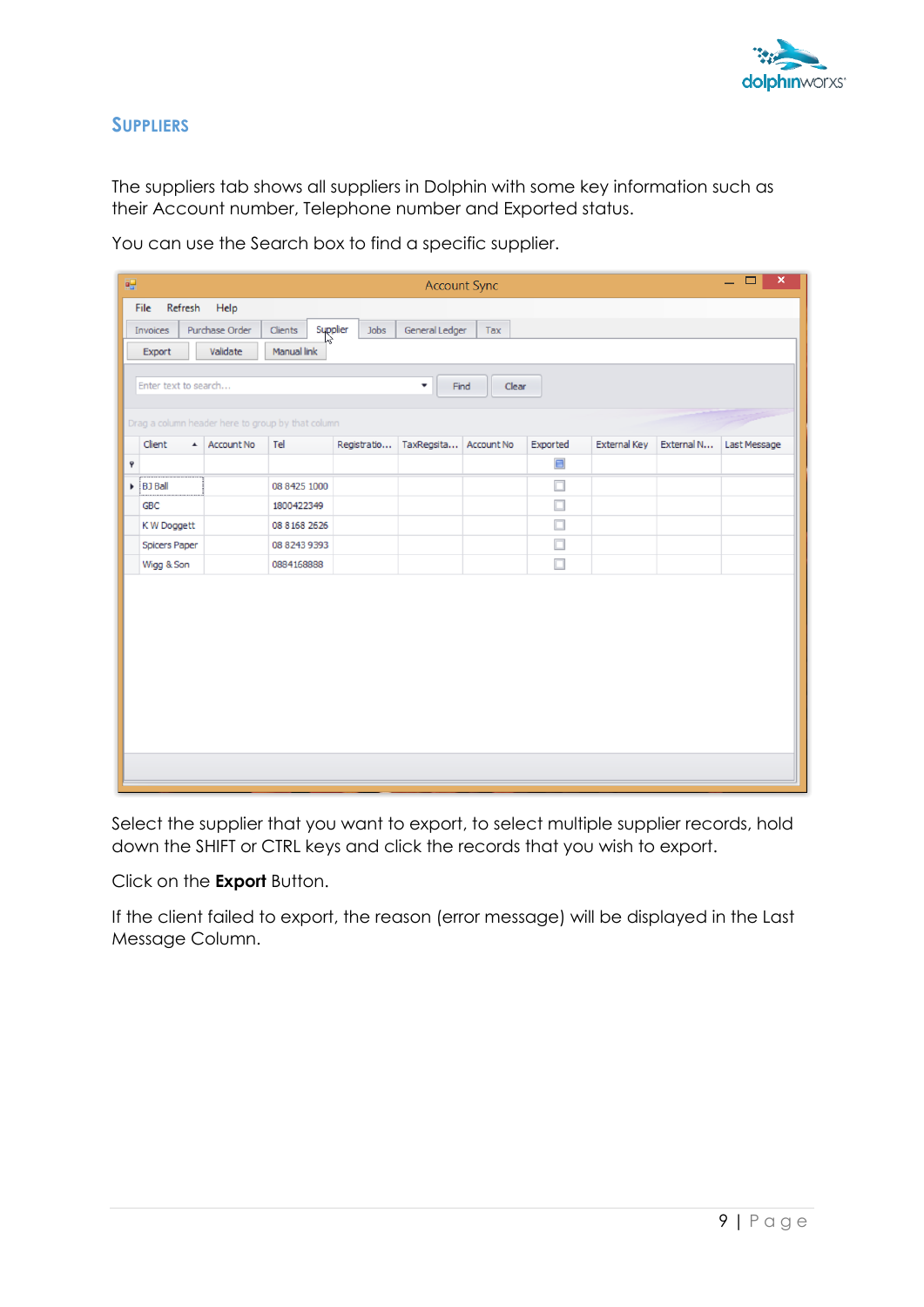

## <span id="page-12-0"></span>**JOBS**

The Jobs tab is for reference, you are not able to export or work with the Job details in this App.

| 疆                                                 | $=$ $\Box$<br>$\pmb{\times}$<br><b>Account Sync</b> |                                           |           |                        |  |  |
|---------------------------------------------------|-----------------------------------------------------|-------------------------------------------|-----------|------------------------|--|--|
| Refresh Help<br>File                              |                                                     |                                           |           |                        |  |  |
| Purchase Order<br>Invoices                        | $\mathbb{Z}^2$<br>Supplier<br>Clients               | General Ledger<br>Tax                     |           |                        |  |  |
| From<br>To<br>1/05/2016<br>$\pmb{\mathrm{v}}$     | 7/06/2016<br>۰                                      | Filter                                    |           |                        |  |  |
|                                                   |                                                     |                                           |           |                        |  |  |
| Enter text to search                              |                                                     | $\overline{\phantom{a}}$<br>Find<br>Clear |           |                        |  |  |
| Drag a column header here to group by that column |                                                     |                                           |           |                        |  |  |
| JobNo                                             | Client                                              | Date                                      | PO Number | Generan Ledger Account |  |  |
| $\pmb{\varphi}$                                   |                                                     |                                           |           |                        |  |  |
| ٠                                                 | 30010 Suburban Transport Servic 3/06/2016           |                                           |           |                        |  |  |
|                                                   |                                                     |                                           |           |                        |  |  |
|                                                   |                                                     |                                           |           |                        |  |  |
|                                                   |                                                     |                                           |           |                        |  |  |
|                                                   |                                                     |                                           |           |                        |  |  |
|                                                   |                                                     |                                           |           |                        |  |  |
|                                                   |                                                     |                                           |           |                        |  |  |
|                                                   |                                                     |                                           |           |                        |  |  |
|                                                   |                                                     |                                           |           |                        |  |  |
|                                                   |                                                     |                                           |           |                        |  |  |
|                                                   |                                                     |                                           |           |                        |  |  |
|                                                   |                                                     |                                           |           |                        |  |  |
|                                                   |                                                     |                                           |           |                        |  |  |
|                                                   |                                                     |                                           |           |                        |  |  |
|                                                   |                                                     |                                           |           |                        |  |  |
|                                                   |                                                     |                                           |           |                        |  |  |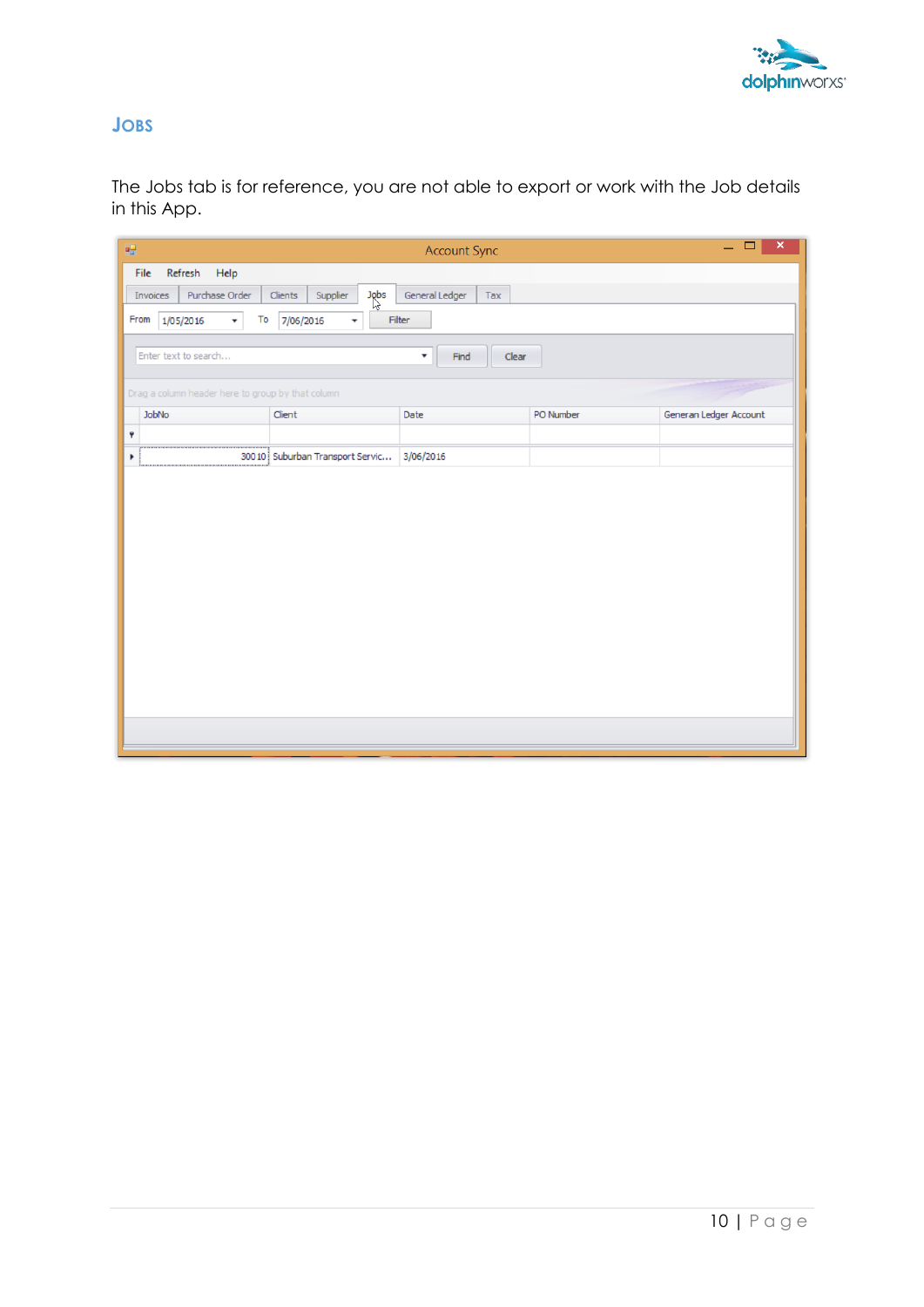

## <span id="page-13-0"></span>**GENERAL LEDGER**

The General Ledger Tab is for reference only, and shows the GL accounts as they appear in Dolphin.

| 疅<br><b>Account Sync</b>                                                    | $\pmb{\times}$<br>$\Box$ |  |  |  |  |  |  |
|-----------------------------------------------------------------------------|--------------------------|--|--|--|--|--|--|
| Refresh Help<br><b>Eile</b>                                                 |                          |  |  |  |  |  |  |
| Purchase Order<br>General Ledger<br>Jobs<br>Clients<br>Supplier<br>Invoices | Tax                      |  |  |  |  |  |  |
| Enter text to search<br>Clear<br>Find<br>▼                                  |                          |  |  |  |  |  |  |
| Drag a column header here to group by that column                           |                          |  |  |  |  |  |  |
| Name                                                                        | ExternalReference        |  |  |  |  |  |  |
| 9                                                                           |                          |  |  |  |  |  |  |
| Sales - Offset                                                              | $4 - 1001$               |  |  |  |  |  |  |
| Sales - Digital                                                             | 4-1200                   |  |  |  |  |  |  |
| Purchase - Paper                                                            | $5 - 1100$               |  |  |  |  |  |  |
| Purchase - Outsourcing Expense                                              | $5 - 1300$               |  |  |  |  |  |  |
| Purchase - Prepress Purchases                                               | $5 - 1400$               |  |  |  |  |  |  |
| Purchase - Chemical Purchase                                                | $5 - 1450$               |  |  |  |  |  |  |
| Purchase - Ink Purchases                                                    | $5 - 1500$               |  |  |  |  |  |  |
| Purchase - Finishing                                                        | $5 - 1600$               |  |  |  |  |  |  |
| Purchase - Freight/Delivery                                                 | 5-2000                   |  |  |  |  |  |  |
| Purchase - Repair and Maintenance                                           | 5-3000                   |  |  |  |  |  |  |
| Purchase - Digital Click Charge                                             | 5-4003                   |  |  |  |  |  |  |
|                                                                             |                          |  |  |  |  |  |  |
|                                                                             |                          |  |  |  |  |  |  |
|                                                                             |                          |  |  |  |  |  |  |
|                                                                             |                          |  |  |  |  |  |  |
|                                                                             |                          |  |  |  |  |  |  |
|                                                                             |                          |  |  |  |  |  |  |
|                                                                             |                          |  |  |  |  |  |  |
|                                                                             |                          |  |  |  |  |  |  |

The External Reference is the Account code from MYOB (as captured and saved in Dolphin).

Any changes to these GL Accounts must be made in the GL Accounts Screen of Dolphin and setup into your Quotes and Jobs through the modules applicable in the Dolphin Interfaces.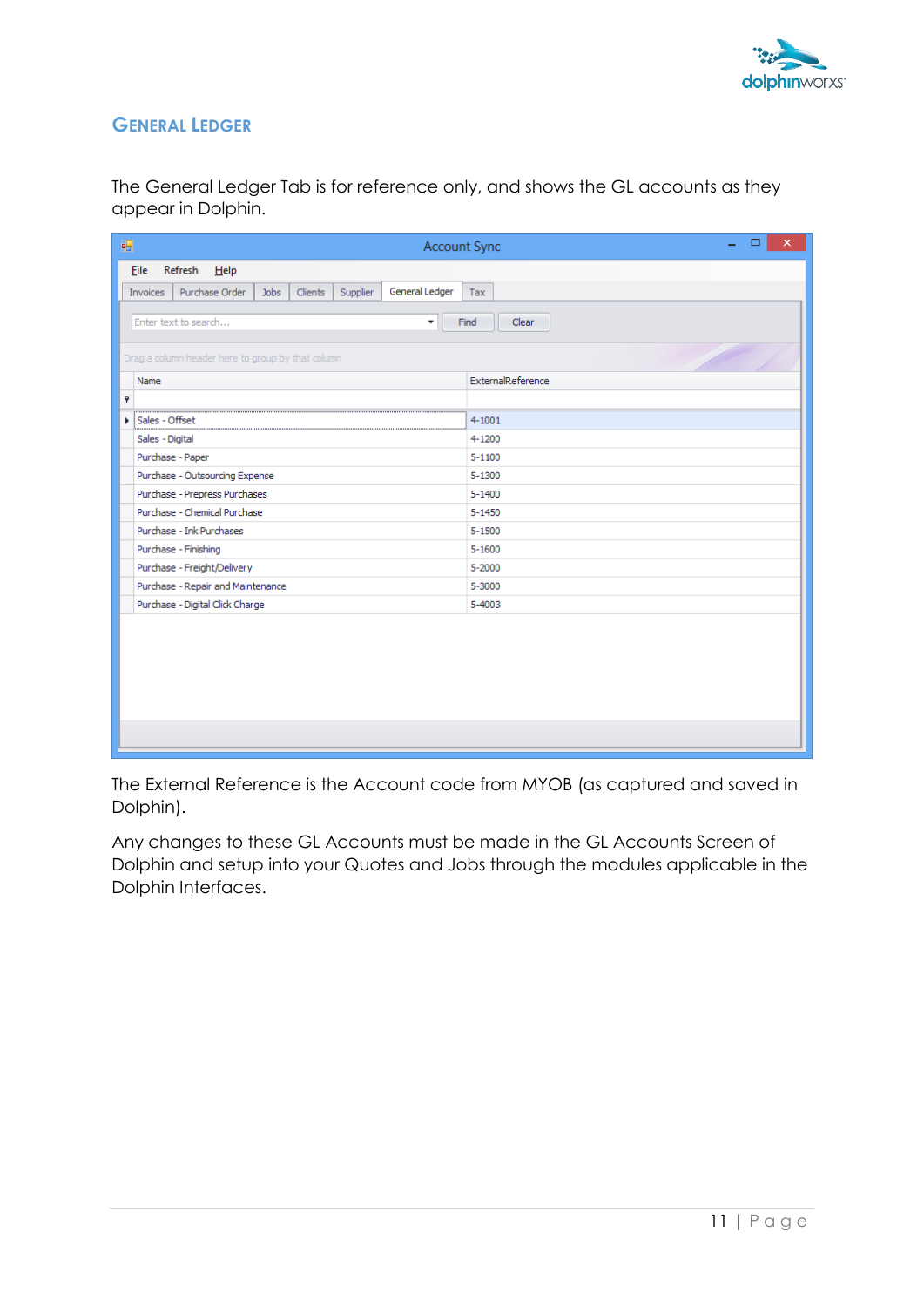

## <span id="page-14-0"></span>**TAX**

The Tax tab shows the taxes as setup in Dolphin.

This is for reference only, and any changes to these codes must be made by an Administrator/ Super User in Dolphin.

| 轀                                                 | Account Sync                      | Ξ.<br>$\Box$<br>$\mathsf{x}^-$ |  |  |  |  |  |  |
|---------------------------------------------------|-----------------------------------|--------------------------------|--|--|--|--|--|--|
| Eile<br>$Refresh$ $Help$                          |                                   |                                |  |  |  |  |  |  |
| Purchase Order<br>Clients<br>Jobs<br>Invoices     | General Ledger<br>Tax<br>Supplier |                                |  |  |  |  |  |  |
| Ī                                                 | $\star$<br>Clear<br>Find          |                                |  |  |  |  |  |  |
|                                                   |                                   |                                |  |  |  |  |  |  |
| Drag a column header here to group by that column |                                   |                                |  |  |  |  |  |  |
| Name                                              | TaxPercentage                     | ExternalReference              |  |  |  |  |  |  |
| 9<br>.                                            |                                   |                                |  |  |  |  |  |  |
| ▶ GST 10%<br><b>GST Exempt</b>                    |                                   | 10 GST<br>$0$ FRE              |  |  |  |  |  |  |
|                                                   |                                   |                                |  |  |  |  |  |  |
|                                                   |                                   |                                |  |  |  |  |  |  |
|                                                   |                                   |                                |  |  |  |  |  |  |
|                                                   |                                   |                                |  |  |  |  |  |  |
|                                                   |                                   |                                |  |  |  |  |  |  |
|                                                   |                                   |                                |  |  |  |  |  |  |
|                                                   |                                   |                                |  |  |  |  |  |  |
|                                                   |                                   |                                |  |  |  |  |  |  |
|                                                   |                                   |                                |  |  |  |  |  |  |
|                                                   |                                   |                                |  |  |  |  |  |  |
|                                                   |                                   |                                |  |  |  |  |  |  |
|                                                   |                                   |                                |  |  |  |  |  |  |
|                                                   |                                   |                                |  |  |  |  |  |  |
|                                                   |                                   |                                |  |  |  |  |  |  |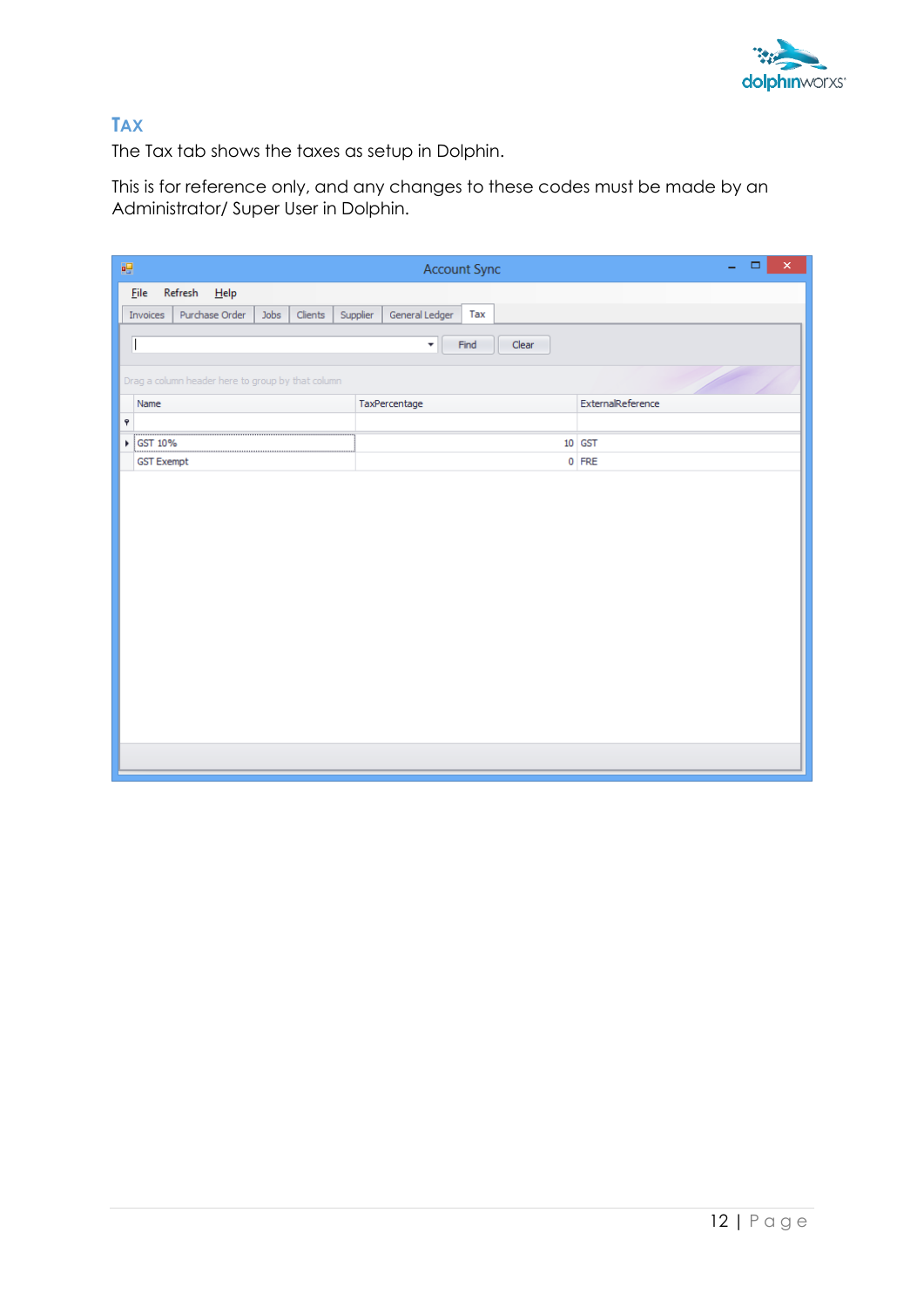

# <span id="page-15-0"></span>**Export Details**

## <span id="page-15-1"></span>**MYOB V19**

<span id="page-15-2"></span>**Mapped Fields** 

## **Client / Suppliers**

The Account sync will created a new client/supplier in MYOB for you with the following details

| <b>Dolphin Field</b> | <b>MYOB Field</b>    | <b>Notes</b> |
|----------------------|----------------------|--------------|
| <b>Company Name</b>  | CoLastName           |              |
| Postal               | Address1             |              |
| Telephone            | Address1Phone1       |              |
| Fax                  | <b>Address1Fax</b>   |              |
| Email                | Address1Email        |              |
| Physical             | Address <sub>2</sub> |              |
| <b>ABN</b>           | <b>ABN</b>           |              |

#### <span id="page-15-3"></span>**Invoice Fields**

| <b>Dolphin Field</b>                     | <b>MYOB Field</b>       | <b>Notes</b>                                                                                                                                                 |
|------------------------------------------|-------------------------|--------------------------------------------------------------------------------------------------------------------------------------------------------------|
| <b>Client Postal</b>                     | <b>Address</b>          | If no Client postal address<br>exists, then we use the<br>Physical Address in<br>Dolphin                                                                     |
| <b>Invoice Number</b>                    | <b>Invoice Number</b>   |                                                                                                                                                              |
| <b>Invoice Date</b>                      | Sale Date               |                                                                                                                                                              |
| Client PO Number                         | Customers number        |                                                                                                                                                              |
| Quantity x Invoice Detail<br>Description | Description             | Example in Dolphin the<br>quantity = $500$ and the<br>description is "Business<br>cards" then in MYOB the<br>description will read<br>"500 x Business cards" |
| Quantity x Invoice Detail<br>Description | Memo                    | This description is<br>repeated in the Memo<br>field in MYOB                                                                                                 |
| Total                                    | Ex Tax Amount           |                                                                                                                                                              |
| Due Line Amount                          | Inc Tax Amount          |                                                                                                                                                              |
| Tax Amount                               | <b>GST Amount</b>       |                                                                                                                                                              |
| Rep First Name                           | Sales person First name |                                                                                                                                                              |
| Rep Last Name                            | Sales Person Last Name  |                                                                                                                                                              |
| <b>Contact Name</b>                      | Name on Card            |                                                                                                                                                              |
| <b>Job Number</b>                        | Comment                 |                                                                                                                                                              |
| Item GI Account                          | <b>Account Number</b>   |                                                                                                                                                              |
| <b>Job Number</b>                        | Job                     |                                                                                                                                                              |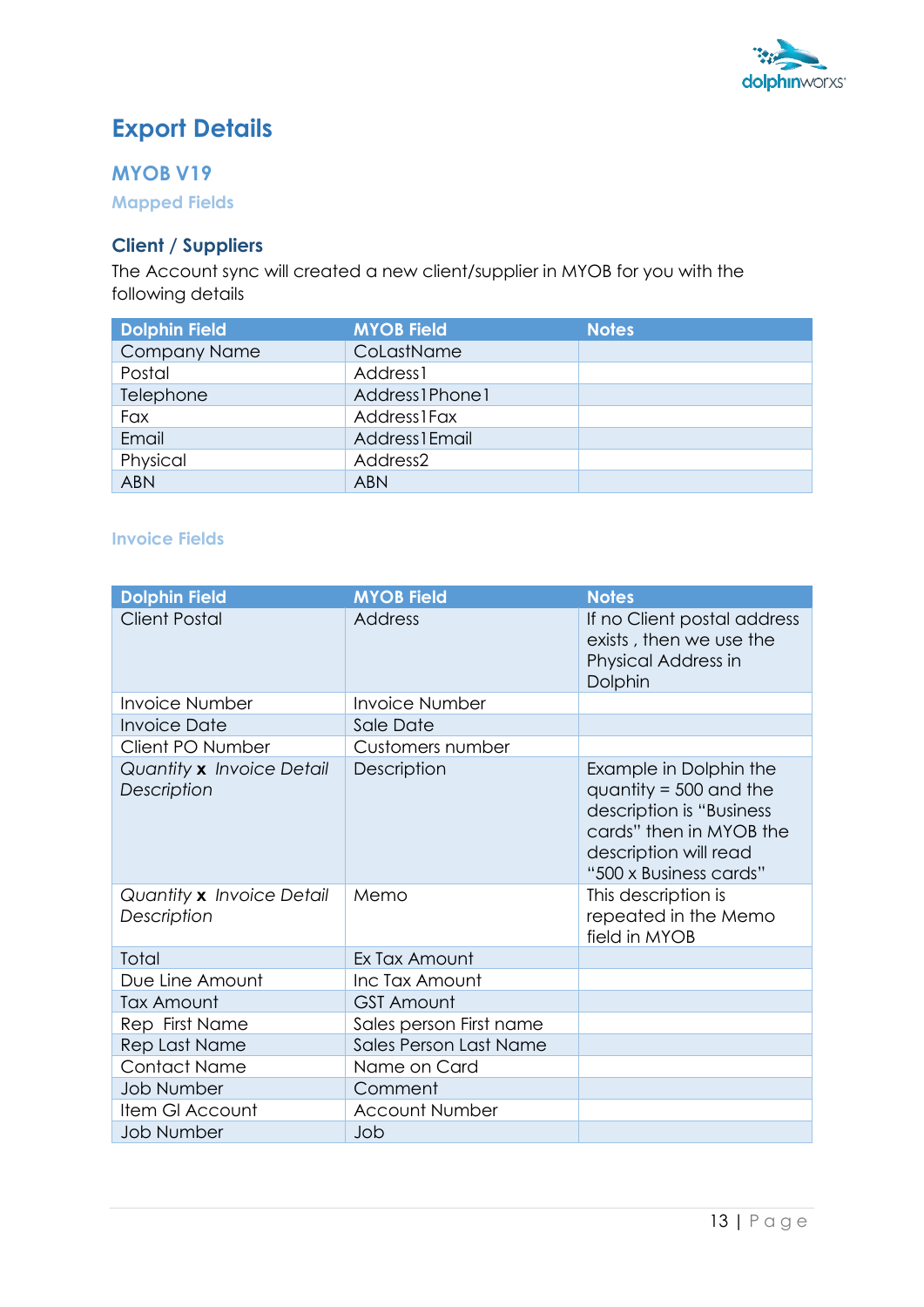

## <span id="page-16-0"></span>**Purchase Order Fields**

| <b>Dolphin Field</b>                                   | <b>MYOB Field</b>      | <b>Notes</b>                                                                                                                                                 |
|--------------------------------------------------------|------------------------|--------------------------------------------------------------------------------------------------------------------------------------------------------------|
| Supplier Postal                                        | Address                | If no supplier postal<br>address exists, then we<br>use the supplier Physical<br><b>Address in Dolphin</b>                                                   |
| Purchase Order Number                                  | <b>Purchase Number</b> |                                                                                                                                                              |
| <b>Purchase Order Date</b>                             | <b>Purchase Date</b>   |                                                                                                                                                              |
| Quantity <b>x</b> Purchase<br>order detail description | Description            | Example in Dolphin the<br>quantity = $500$ and the<br>description is "Business<br>cards" then in MYOB the<br>description will read<br>"500 x Business cards" |
| Quantity <b>x</b> Purchase<br>order detail description | Memo                   | This description is<br>repeated in the Memo<br>field in MYOB                                                                                                 |
| Total                                                  | Ex Tax Amount          |                                                                                                                                                              |
| Due Line Amount                                        | Inc Tax Amount         |                                                                                                                                                              |
| Tax Amount                                             | <b>GST Amount</b>      |                                                                                                                                                              |
| <b>Contact Name</b>                                    | Name on Card           |                                                                                                                                                              |
| Item GI Account                                        | <b>Account Number</b>  |                                                                                                                                                              |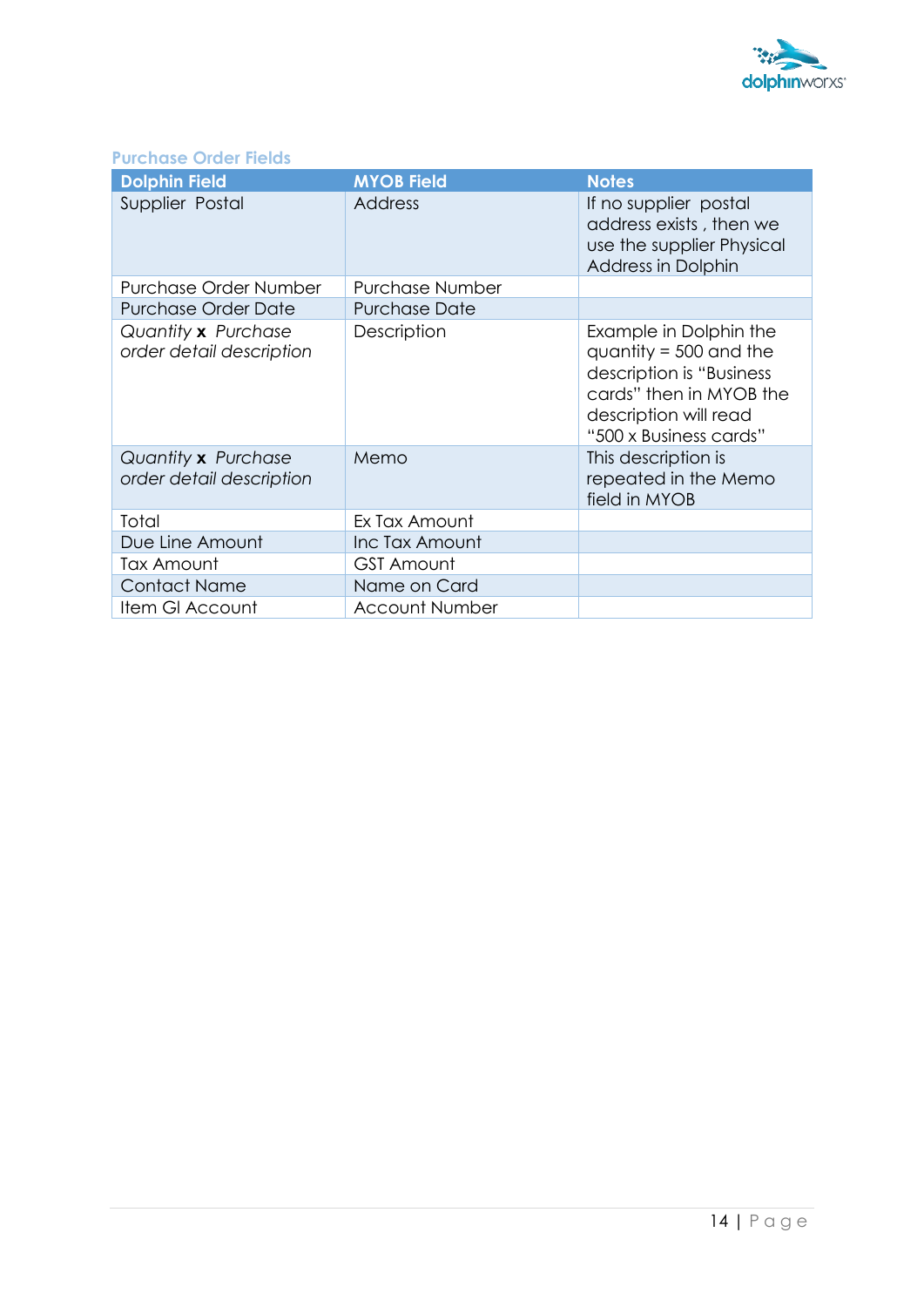

## <span id="page-17-0"></span>**MYOB ACCOUNTRIGHT LIVE (CLOUD MYOB)**

### <span id="page-17-1"></span>**Mapped Fields**

## **Client / Suppliers**

The Account sync will created a new client/supplier in MYOB cloud for you with the following details

| <b>Dolphin Field</b> | <b>MYOB Field</b>    | <b>Notes</b> |
|----------------------|----------------------|--------------|
| <b>Company Name</b>  | <b>Company Name</b>  |              |
| Postal               | Address1             |              |
| Telephone            | Address1Phone1       |              |
| Fax                  | <b>Address1Fax</b>   |              |
| Email                | Address1Email        |              |
| Physical             | Address <sub>2</sub> |              |
| <b>ABN</b>           | <b>ABN</b>           |              |

#### <span id="page-17-2"></span>**Invoice Fields**

| <b>Dolphin Field</b>                     | <b>MYOB Field</b>                         | <b>Notes</b>                                                                                                                                                 |
|------------------------------------------|-------------------------------------------|--------------------------------------------------------------------------------------------------------------------------------------------------------------|
| <b>Client Postal</b>                     | Ship To                                   | If no Client postal address<br>exists, then we use the<br>Physical Address in<br>Dolphin                                                                     |
| <b>Invoice Number</b>                    | <b>Invoice Number</b>                     |                                                                                                                                                              |
| <b>Invoice Date</b>                      | Date                                      |                                                                                                                                                              |
| Client PO Number                         | <b>Customers Purchase</b><br>Order number |                                                                                                                                                              |
| Quantity x Invoice Detail<br>Description | Description                               | Example in Dolphin the<br>quantity = $500$ and the<br>description is "Business<br>cards" then in MYOB the<br>description will read<br>"500 x Business cards" |
| Due Line Amount                          | Total                                     |                                                                                                                                                              |
| Tax Amount                               | <b>GST Amount</b>                         |                                                                                                                                                              |
| Rep First Name + Rep<br>Last Name        | Sales Person                              |                                                                                                                                                              |
| Item GI Account                          | Account                                   |                                                                                                                                                              |
| Dolphin Tax Code                         | <b>Tax Code</b>                           |                                                                                                                                                              |
| Notes on Invoice details                 | Journal Memo (header)                     |                                                                                                                                                              |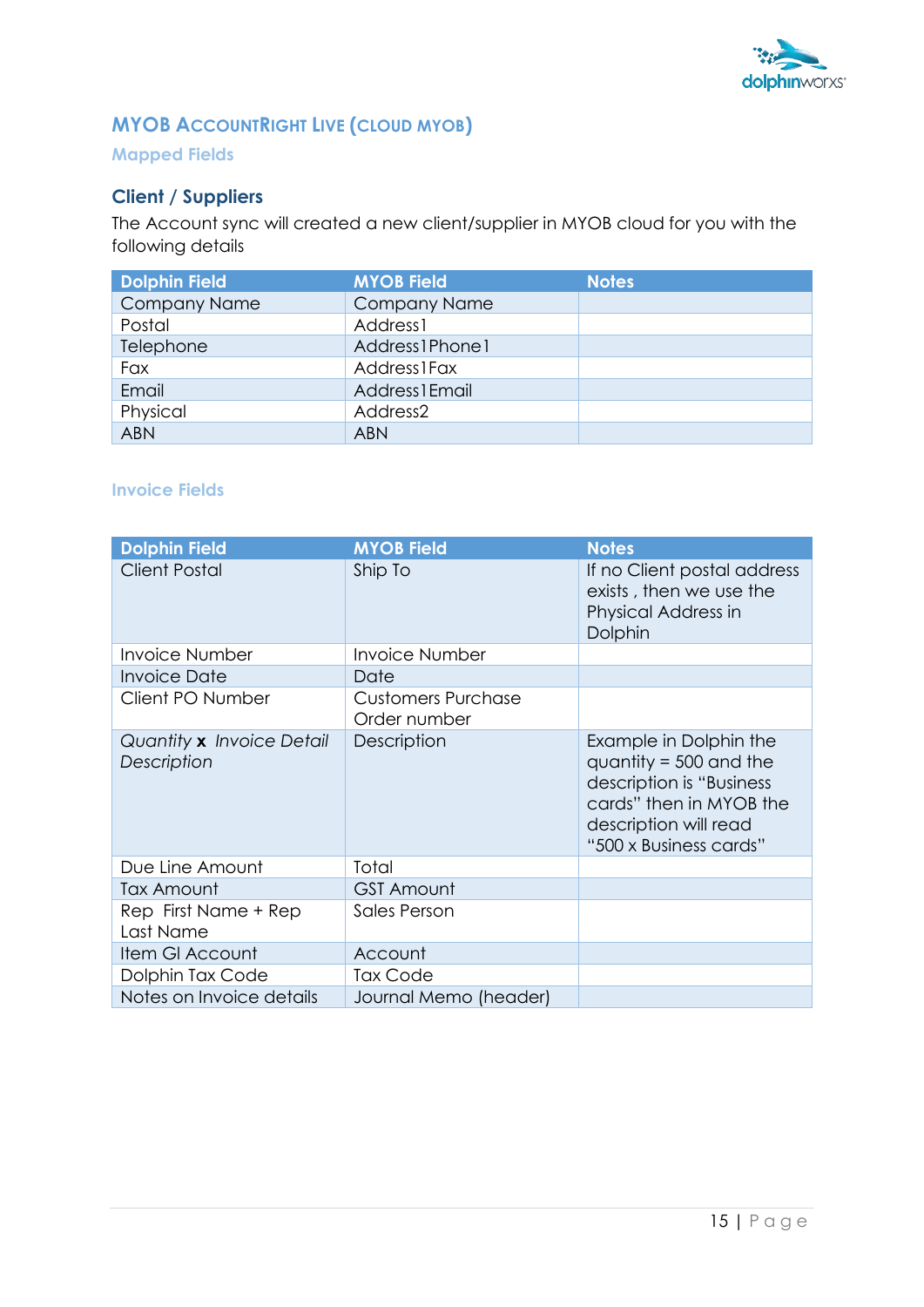

## <span id="page-18-0"></span>**Purchase Order Fields**

| <b>Dolphin Field</b>                            | <b>MYOB Field</b>      | <b>Notes</b>                                                                                                                                                 |
|-------------------------------------------------|------------------------|--------------------------------------------------------------------------------------------------------------------------------------------------------------|
| Purchase Order Number                           | <b>Purchase Number</b> |                                                                                                                                                              |
| <b>Purchase Order Date</b>                      | Date                   |                                                                                                                                                              |
| Quantity x Purchase<br>order detail description | Description            | Example in Dolphin the<br>quantity = $500$ and the<br>description is "Business<br>cards" then in MYOB the<br>description will read<br>"500 x Business cards" |
| Due Line Amount                                 | Total                  |                                                                                                                                                              |
| Item GI Account                                 | Account                |                                                                                                                                                              |
| Dolphin Tax Code                                | <b>Tax Code</b>        |                                                                                                                                                              |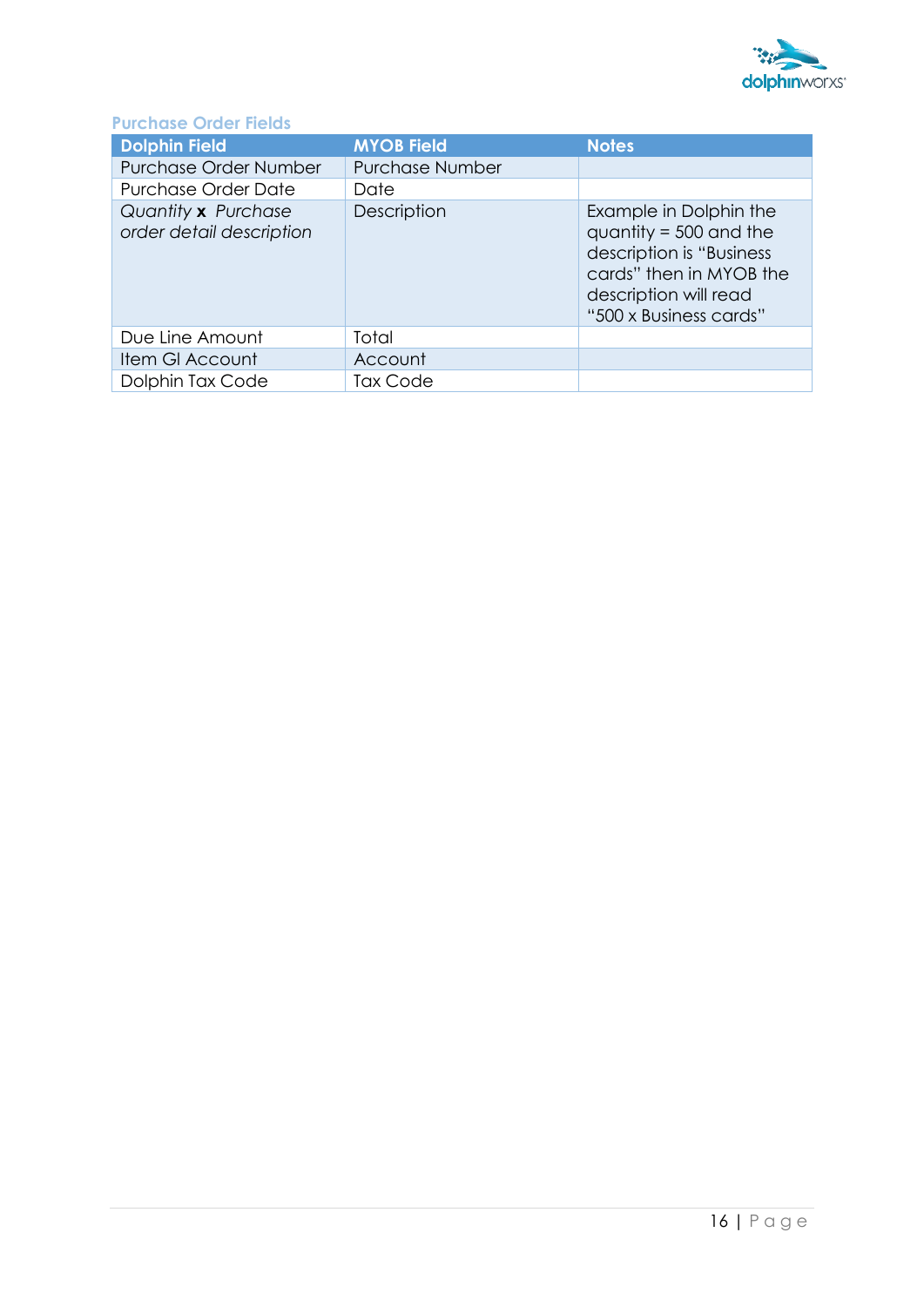

## <span id="page-19-1"></span><span id="page-19-0"></span>**XERO Mapped Fields**

### **Client / Suppliers**

TIF a client / supplier does not exist, then Xero creates a new record for you with the following details

| <b>Dolphin Field</b>    | <b>Xero Field</b>       | <b>Notes</b>                                                                                                                  |
|-------------------------|-------------------------|-------------------------------------------------------------------------------------------------------------------------------|
| <b>Company Name</b>     | Contact                 | Xero refers to company<br>accounts as Contacts. It is<br>not the same a Dolphin<br>Contact, which is a<br>person at a company |
| Tax number (ABN or VAT) | <b>Tax Number</b>       |                                                                                                                               |
| Postal                  | <b>Postal Address</b>   |                                                                                                                               |
| Physical                | <b>Physical Address</b> |                                                                                                                               |

#### <span id="page-19-2"></span>**Invoice Fields**

| <b>Dolphin Field</b>                            | <b>Xero Field</b>     | <b>Notes</b>                                                                                                                                                                        |
|-------------------------------------------------|-----------------------|-------------------------------------------------------------------------------------------------------------------------------------------------------------------------------------|
| <b>Invoice Number</b>                           | <b>Invoice Number</b> |                                                                                                                                                                                     |
| Customer                                        | Contact               | This is the<br>contact/Customer on the<br>actual invoice                                                                                                                            |
| <b>Invoice Date</b>                             | Invoice Date          |                                                                                                                                                                                     |
| Client PO Number                                | Customers number      |                                                                                                                                                                                     |
| Quantity x Invoice Detail<br>Description        | Description           | Example in Dolphin the<br>quantity = $500$ and the<br>description is "Business<br>cards" then in Xero the<br>description will read<br>"500 x Business cards" on<br>the invoice line |
| Quantity <b>x</b> Invoice Detail<br>Description | Memo                  | This description is<br>repeated in the Memo<br>field in MYOB                                                                                                                        |
|                                                 | Quantity              | We always default this to                                                                                                                                                           |
| Due Line Amount (inc Tax)                       | Unit Amount           |                                                                                                                                                                                     |
| Item GL Account                                 | <b>Account Code</b>   |                                                                                                                                                                                     |